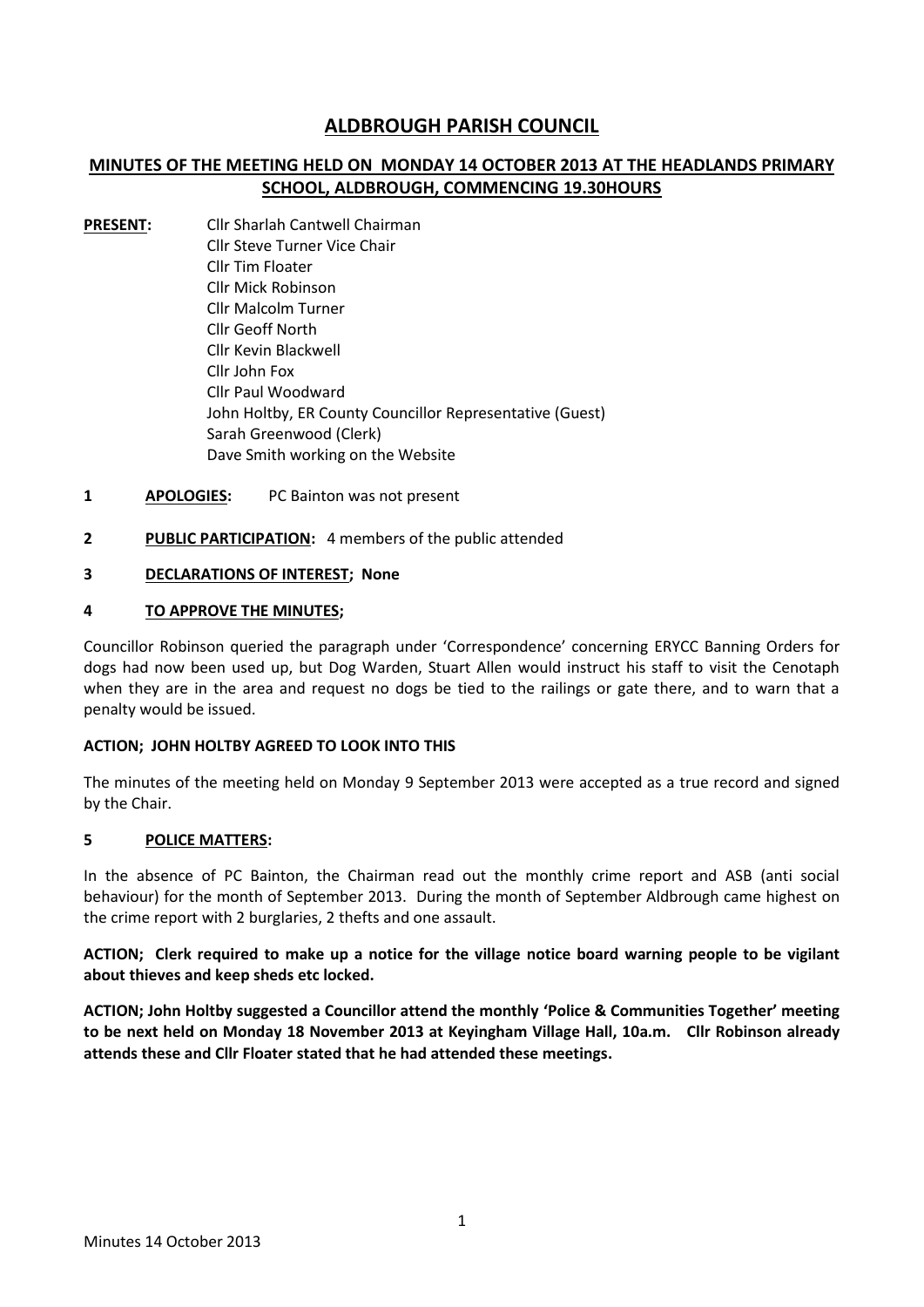### **6 TO RECEIVE DECLARATION OF ACCEPTANCE FROM PAUL WOODWARD TO BE ELECTED AS PARISH COUNCILLOR**

The Chairman read out what is required of Councillor Paul Woodward and he was welcomed onto the Committee.

**ACTION**; Clerk to post the relevant form completed and signed by Cllr Woodward to ER county council

### 7 **ITEMS ARRISING FROM THE LATEST GAS SITE MEETING**

Councillor Blackwell stated that he had attended this meeting.

S106 for phase 2 has now been signed.

The name for the wood has been chosen and is to be called 'St Michaels' Wood' of which the name was submitted by a pupil from Sproatley Primary School.

### 8 **DISCUSS DAMAGE TO PLANTERS ON GARTON ROAD (amendment to agenda which says Hull Road)**

The concrete planter has been demolished. Cllr Robinson stated that he has contacted the ER County Council Roadworks dept who agreed that they were probably 99% sure it was their workmen that damaged the planter and therefore they have agreed to repair it when the roadworks in that area are completed.

The Chair added that the signs on all the planters could do to be upgraded.

### **ACTION Cllr Steve Turner to look into having this.**

The Chair suggested that perhaps the planters could be offered out to parishioners to 'adopt a planter' and plant with new plants and tend it. Cllr Steve Turner suggested 'Lifestylers' could be interested in this as a project.

Cllr Floater put forward a suggestion that the planters could be part of a competition during the annual Aldbrough village Show where they could be judged and win a prize as this would give an incentive to keep them tended.

**ACTION; The clerk to submit a notice to the Parish notice board asking if there would be any interested parties wanting to tend the planters and if so to contact the clerk.**

**ACTION: Clerk to write to the campsite thanking them for plant donations but perhaps fresh ideas would be coming into the fore. However, any donations would be very gratefully accepted.**

## 9 **TO DETERMINE WHAT THE OBLIGATIONS ARE FOR THE CHURCH TO RECEIVE MONIES FROM THE PARISH COUNCIL PRECEPT**

Chair read a letter dated 2 October 2013 received from St Bartholomew's' Church Council

suggesting that the council take responsibility for the repairs to the side steps of the church. The committee agreed that this seems to be a grey area on whose responsibility it is. Cllr Fox stated that a TOPPLE test inspection was done on 8 October 2013 and it proved to also show that some of the headstones could be a danger to the public. The Chair and committee suggested that the gate should be shut and locked so that the steps need not be used as long as the Church feel they are unsafe.

## **ACTION; Clerk to write to the Church Committee inviting them to the next Parish Council meeting on 11 November 2013 to discuss the above issues.**

**ACTION; Cllr Robinson and Cllr Mally Turner to investigate the steps and assess what could, if anything, be done by the Council.**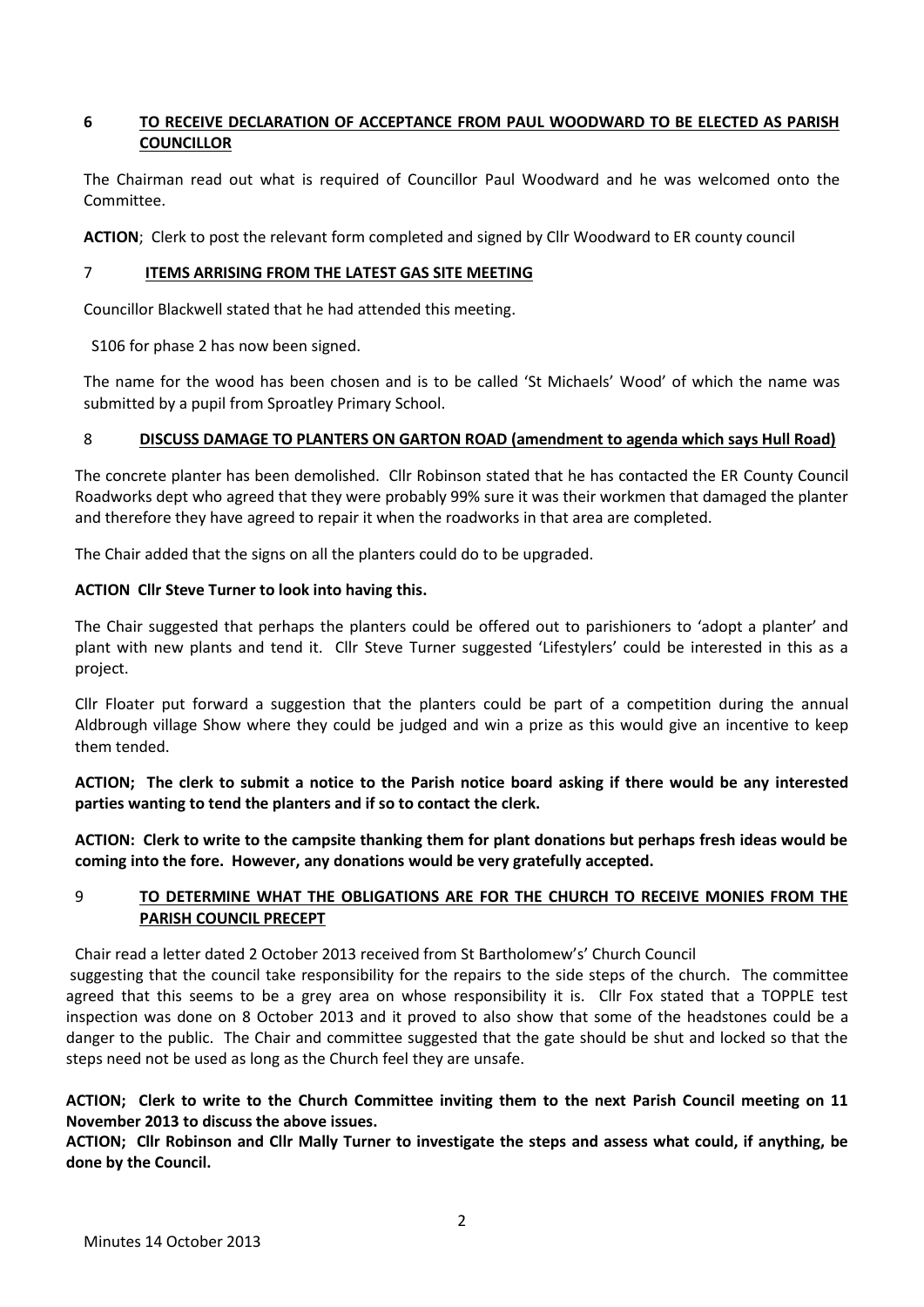### 10 **UPDATE REGARDING THE CURRENT POSITION ON 'CHANGING HORIZONS'**

The Chair explained that DVD's and booklets are to be launched during December with interesting memoirs and photos of the changing coastline from Skipsea to Aldbrough.

### 11 **PLANNING APPLICATIONS**

Cllr Fox stated that there are no new applications. He also added that the East Riding Gas Sites temporary buildings had now been made permanent.

### 12 **PRESENT PARISH ACCOUNTS**

Chair read out the financial accounts up to 1 October 2013.

### 13 **CORRESPONDENCE**

The road condition (where the brick meets the tarmac) at the Castle Park entrance remains the same and nothing so far has been seen to be done about it.

## **ACTION; Clerk to contact Mike Peeke at ERCC for an update.**

- 13b The rotting footpath bridge nr Londis is still in the same state. ACTION Clerk to contact Andrew Chudley for an update
- 13c Straw in the gutter resolved road sweeper has attended. Leaves now in the gutters likely to block drains on Hornsea Road and High Street. **ACTION: Clerk to contact ERCC to apply for a road sweeper**
- 13d Dog Faeces; The Chair has received a letter dated  $1<sup>st</sup>$  October 2013 from Aldbrough Primary School Head teacher giving her concerns about the amount of uncollected dog faeces on the path in front of the school.

**ACTION; Chair to deliver posters re 'please collect your dogs pooh' 'There's no such thing as the dog poo fairy' poster to the school.**

## **ACTION; Clerk to contact ERCC and ask if they have portable cameras we could use to seek out the culprits who do not collect their dogs' poo.**

- 13e Contact from Parishioner; Mrs Norma Potter, who asked the Chair to inform the council that there is a collection taking place towards a 100year birthday celebration for Rita Consitt who is a well known character of Aldbrough. With the collection money they are hoping also to purchase a bench and would like to place it somewhere prominent in the village.
- 13f Annual Audit at 31 March 2013; The annual audit is completed and any person asking for a copy pays £1 and should contact the clerk.
- 13g Hornsea URC; Are now running a luncheon club for people who are living alone. **ACTION Chair to pass details to the Older Age Warden.**
- 13h VG Energy access funds/grant. Chair read out a letter from the company dated 25 September and the details were passed to Cllr Robinson.
- 13i letter of Invitation from the St Bartholomew's Church to attend Remembrance Day; A wreath from the Council has been ordered.
- 13j Christmas tree festival to be held on 7 December and to take place in the Church. Cllr Steve Turner looking into finding a donation of an outdoor Christmas tree for the occasion.

**ACTION Chair offered to decorate the Christmas tree which is going to be inside the Church**